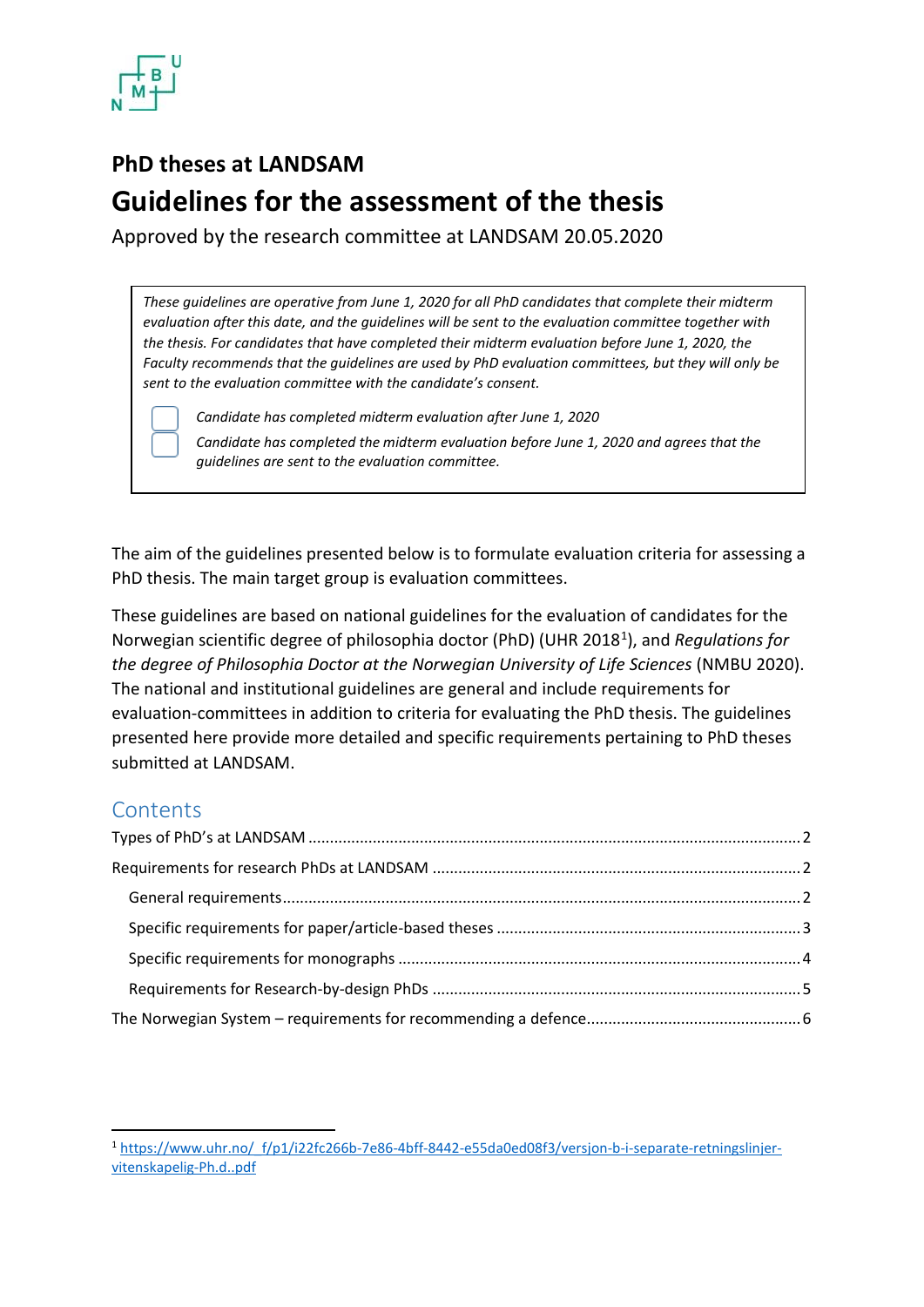# <span id="page-1-0"></span>Types of PhDs at LANDSAM

Within the general category of *scientific PhD* LANDSAM accepts two main types of PhD theses:

- research PhDs and
- research-by-design PhD

The research PhDs can be monographs or a collection of scientific articles/papers framed by an introductory essay. If the thesis consists of several papers/articles, the introductory essay must summarise and compare the research questions and conclusions presented in the articles/papers in an overall perspective, and also document or explain the overall coherence of the thesis (cf. separate guidelines on the Introductory Essay, which is directed primarily at PhD candidates).

Research-by-design PhDs are required to include both a systematic collection of designed or other created materials and a written supplement describing the theoretical or practical background for the study, the applied working methods, and an evaluative reflection on the presented material. The main part of the scientific PhD may also consist of new product or a systematised collection of material, or it can be presented in a different way (for example, sound, images, video, electronic forms of presentation) where its theoretical and methodological basis is not apparent from the product itself. In such cases, in addition to presenting the product itself, the thesis must have an additional part. The additional part must consist of a written account of the research question, the choice of theory and methods, and an assessment of the result in relation to international standards and the academic level within the field**.**

For all PhDs the assessment should be based on the fact that the work dedicated specifically to the thesis corresponds to a total of 3 years of PhD studies, including 30 ECTS (approximately 6 months) of compulsory coursework.

## <span id="page-1-1"></span>Requirements for research PhDs at LANDSAM

### <span id="page-1-2"></span>General requirements

The thesis must be an independent, scientific work that fulfils international standards regarding ethical requirements, academic quality, and methodology within the scientific field (see §10-1(1)).

The thesis must contribute to the development of new scholarly knowledge and be of sufficiently high academic quality to merit publication as part of the scientific literature in the field, or in an appropriate format as part of the research-based knowledge development in the field (§10-1(2)). All manuscripts and papers included in the main part must be publishable, i.e. have the same quality as a published paper.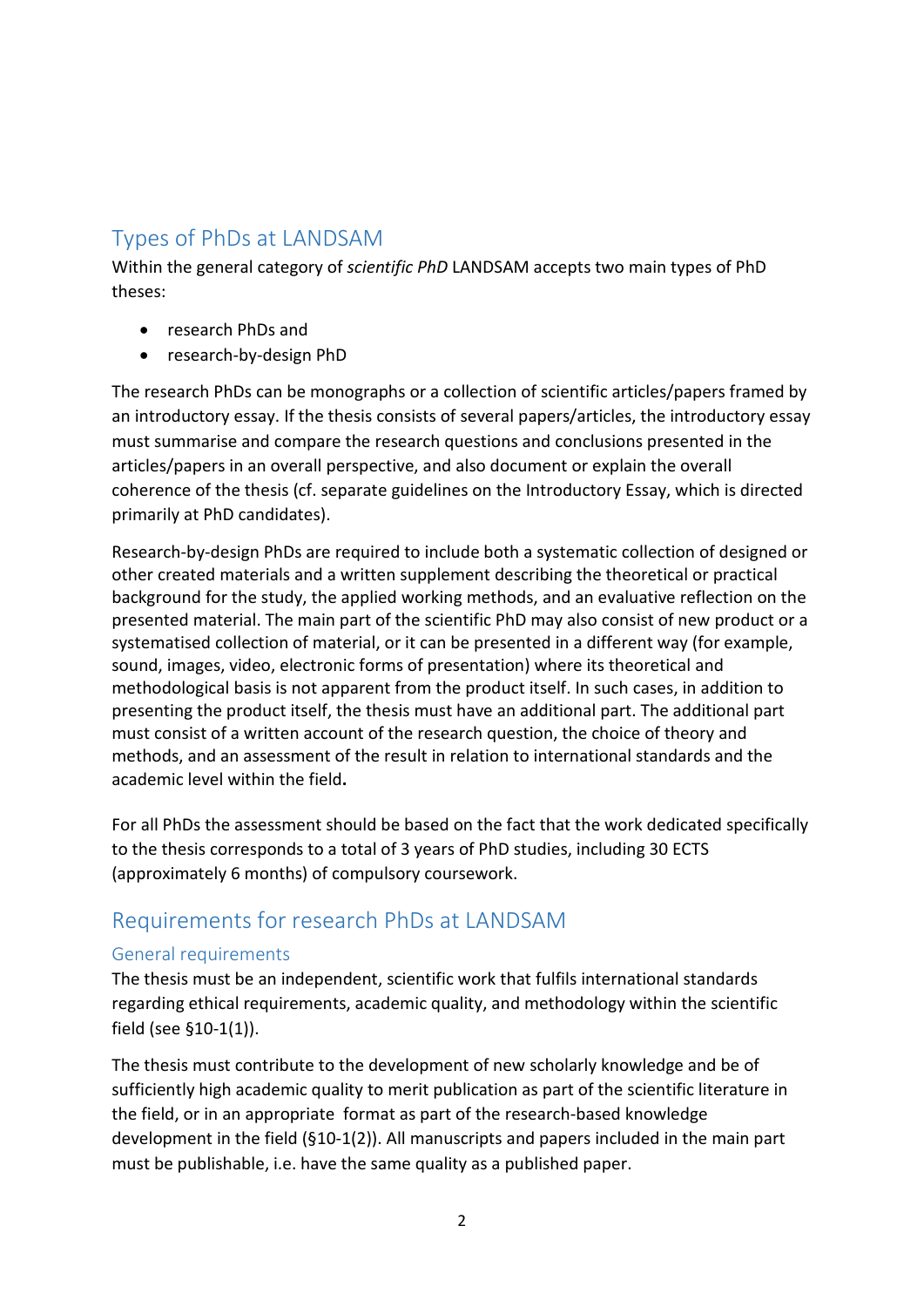The aims and objectives of the research must be clearly stated in the thesis. The relevance and importance of the stated research aims/objectives should be presented on a solid background, grounded in the state-of-the art in the chosen field of research, and clear arguments for exploring new venues in inter- and/or transdisciplinary fields.

The literature review presented in the thesis (as a whole) should document that the candidate has acquired an adequate overview and sufficient in-depth knowledge of relevant research literature in the chosen field of research. The review can be based on a systematic or non-systematic search. The presentation of the literature search should be transparent; the different steps in the search strategy should be clearly documented.

Choice of methodology and research strategy should be justified with regard to the research questions. The thesis should show how these are up-to-date and – to the extent possible – optimal to answer the research questions. The candidate should discuss pros and cons of the chosen methodology and research strategy.

Empirical results should be presented according to what is expected in the PhD-candidate's research field. Results should be synthetized when possible, and the findings should be discussed in a discussion chapter/discussion sections, showing both relevance and how the results correspond to/relate to previous research. Significance and uncertainties of quantitative results must be shown.

The discussion should include a summing up of the empirical results, scientific explanations and how the results relate to previous research. The discussion should also include an indepth analysis of sources of errors and biases and their consequences. The conclusion of the monograph/papers should include an answer to the research question(s) formulated, reflections on impact, and some thoughts about future research (needs).

The candidate must present and discuss the – choice of – theoretical perspective and analytical approach, and include the theory necessary to explore and/or support the research aims and to explain the findings presented in the papers/articles or monograph.

The thesis must include ethical reflections on relevant principles and legal requirements of research ethics, and show the steps that have been taken to meet the requirements for the candidate's research.

Finally, the thesis should clearly show that the research is performed independently and that the research is coherent in such a way that research aims/objectives, methodology, empirical findings, and discussion are linked together and well understood by the PhD candidate.

### <span id="page-2-0"></span>Specific requirements for paper/article-based theses

An article-based thesis should have the following components: an introductory essay, published or publishable scientific papers, and if necessary, attachments with relevant additional information.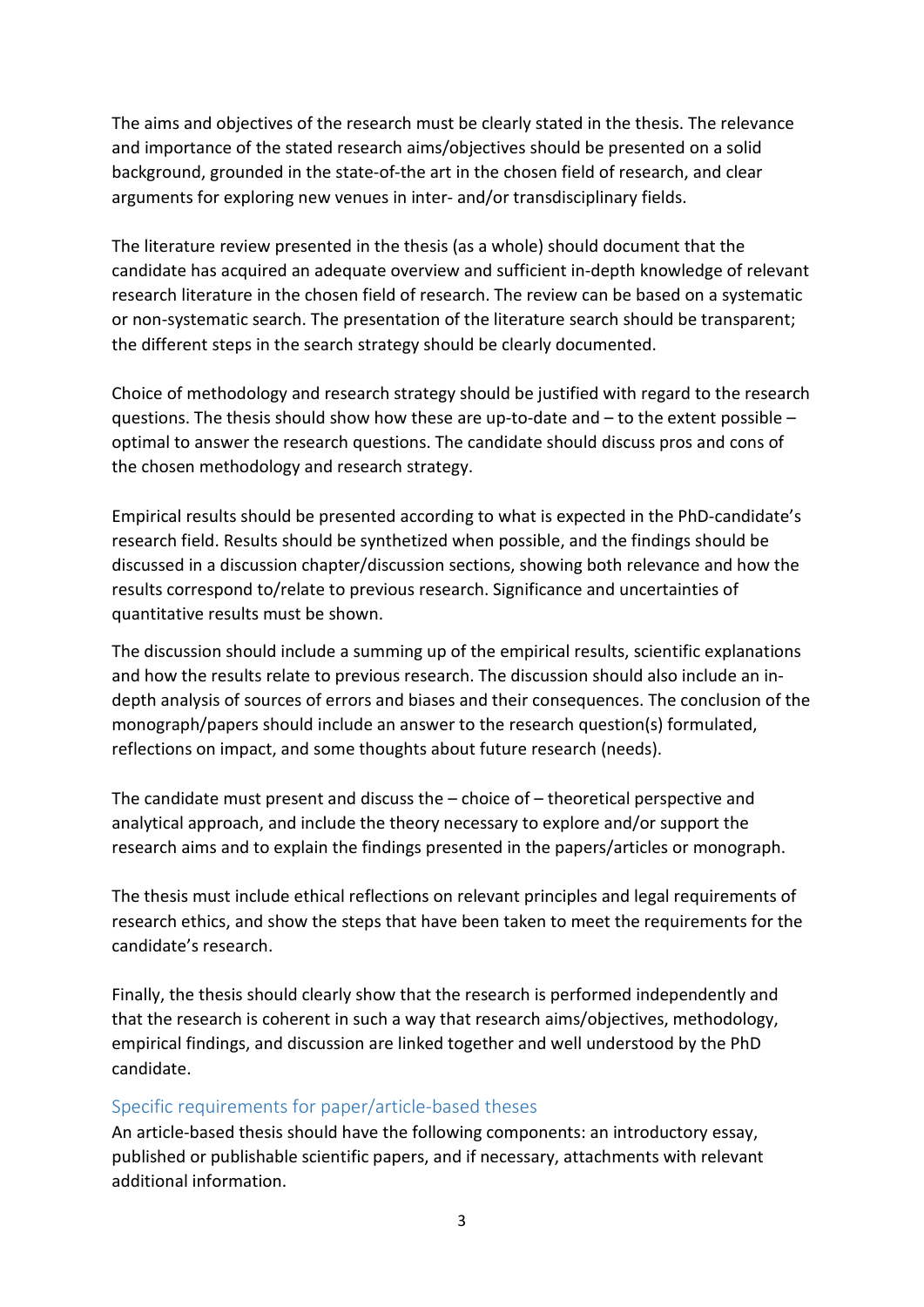Guidelines for the introductory essay is documented elsewhere [on the NMBU PhD website.](https://www.nmbu.no/en/research/phd/implementation#writing-the-thesis-information-about-the-template-for-the-phd-thesis) The PhD candidate must be sole author of the introductory essay.

Article-based theses should include 3 papers (or more) where the PhD candidate is the first author. If more than three papers are submitted, the PhD candidate can have a less active role in a subset of articles. In these cases, the candidate should be the first author of at least 2 papers. In general, the assessment should take into account that the work time dedicated specifically to the thesis totals 2.5 years. If the thesis is written within a field of research with established traditions of single-authored publications, at least one of the papers should be single-authored by the candidate. The papers should be either publishable in or submitted to peer-reviewed journals at level 1 or level 2 in the Nordic catalogue of publication channels.

### <span id="page-3-0"></span>Specific requirements for monographs

In monographs, the structure in which material is presented make take several forms, depending on academic field and the nature of the material presented (narrative, statistical, archival or other documentary, etc.). Chapters may for example be organised according to historical chronology, specific themes, or a sequence in which each chapter builds on material in preceding chapters. In any case, the structure should aid the flow and the analysis presented in the thesis. It may, in some cases, be expedient to spread theory and state of knowledge across thematically or chronologically organised chapters (or "parts") rather than lump them into separate chapters at the beginning of the thesis. Regardless of specific structure, all monographs should include the following elements:

- *Summary of the Thesis:* in Norwegian and English. Each summary should comprise 400- 600 words and should identify the original scientific contribution of the thesis.
- *Introduction*: presenting the main theme of the thesis, the issues and debates the thesis engages with, its objectives, and a justification for the choice of theme.
- *Theory*: if the thesis is written within an overarching theoretical approach, that approach should be comprehensively covered at an early stage. In some cases, for example a thesis whose main objective is a critique of epistemology within a given field, or where the treatment of themes presented in a sequence requires drawing upon more than one theory, the theoretical framework may be covered sequentially in different chapters or parts.
- *Status of Knowledge*: a review aggregate or piecemeal of the status of relevant knowledge. Theory and status of knowledge should in all monographs be used as an aid in deriving and elaborating specific problems, research questions, and (if included) hypotheses.
- *Methodology*: all monographs should present the research strategy, the specific choices involved in arriving at this strategy, implications of strategy and specific choices with respect to the philosophy of science, and (when relevant) reflections on the author's role as researcher. Also, when relevant, the study area should be described, as well as processes of case selection, site selection, sampling, data collection, and personal data protection. The quality of the data and possible limitations, as well as the way in which the data have been analyzed, should be discussed. Reflections on research ethics –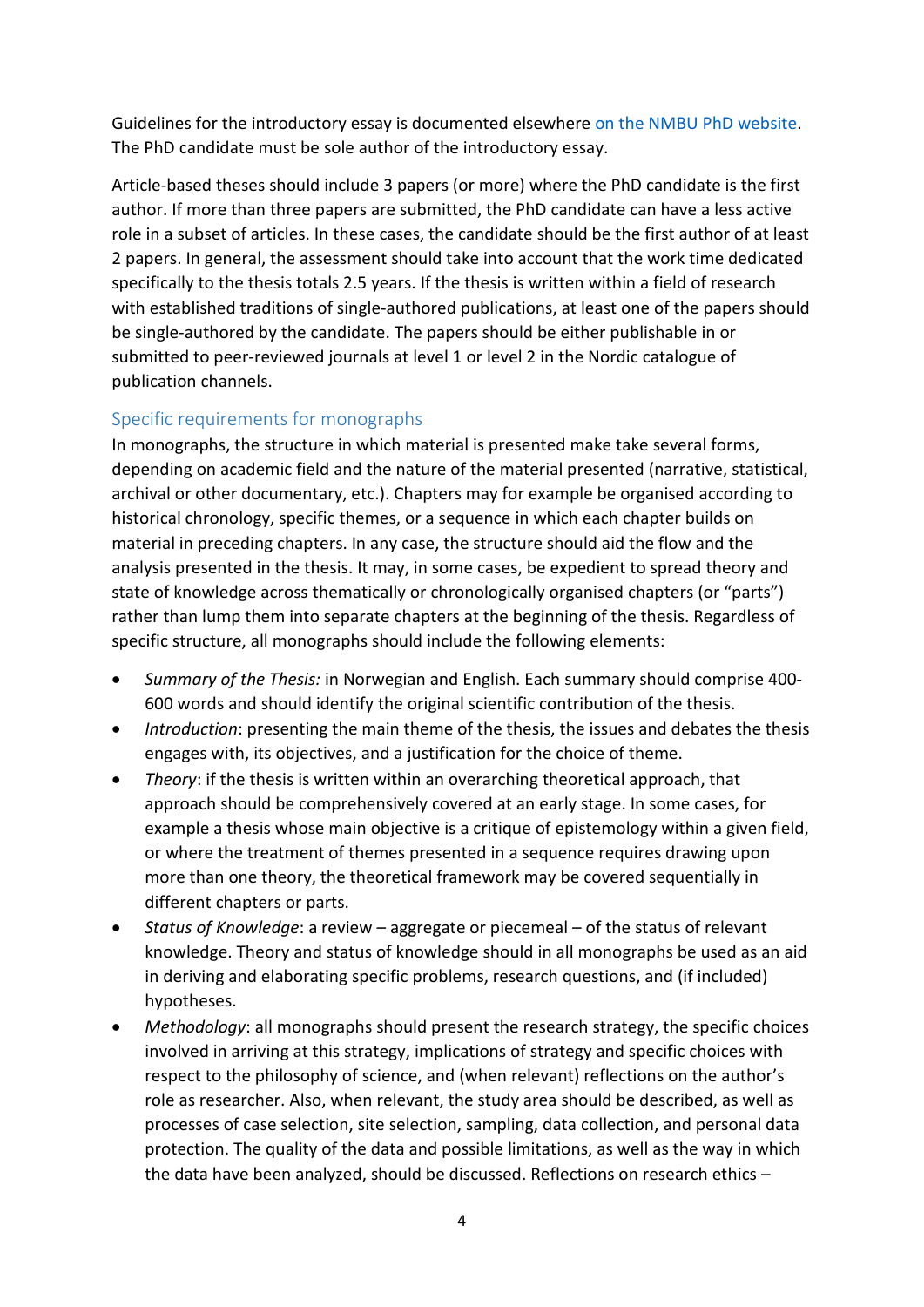related to research strategy, data collection, data management, and potentially sensitive material – should be covered; and the candidate should be specific about ethical challenges faced and how they were resolved.

- *Discussion and conclusions*: must indicate the contribution of the thesis to relevant scientific field; and clarify the overarching conclusions that may be drawn from the thesis as a whole. Theoretical implications of the results should be elaborated – do the findings support certain theories, undermine others, invite modifications of existing theory, or point towards entirely new conceptualizations? Is further research required, and if so, in which areas?
- *References*: a comprehensive list of publications, documents, or other material cited in the thesis.

The candidate should be the sole author of the monograph.

### <span id="page-4-0"></span>Requirements for Research-by-design PhDs

#### *The research must be significant:*

- The submitted material must be a visible contribution to new knowledge, insight and experience for the field.
- The candidate must demonstrate critical insight into adequate research methods.

#### *The submission must consist of:*

• A minimum of three pieces – articles, design/artistic works, or other documented development work, which holds international standards regarding creative level and ethics within the field.

#### *The research work must be rigorous, and comply with the following criteria:*

- The result of the doctoral work must constitute a whole. The PhD candidate must make explicit the connection between the individual pieces of work that are submitted for evaluation.
- The design or artistic development work must be a central part of the submitted results. These results must be documented in a durable format.
- The results of design or artistic development work must be accompanied by a substantial verbal reflection in English or a Scandinavian language. This written supplement must make it possible for others to share the insights gained through the applied working methods as well as the meaning of the presented results: The design work must be put into context: visual, historical, critical (actualising theoretical, ethical and practical issues).
- The presentation of reflections on research ethics should be specific about ethical challenges faced (if any) and how they were resolved. When relevant, the written